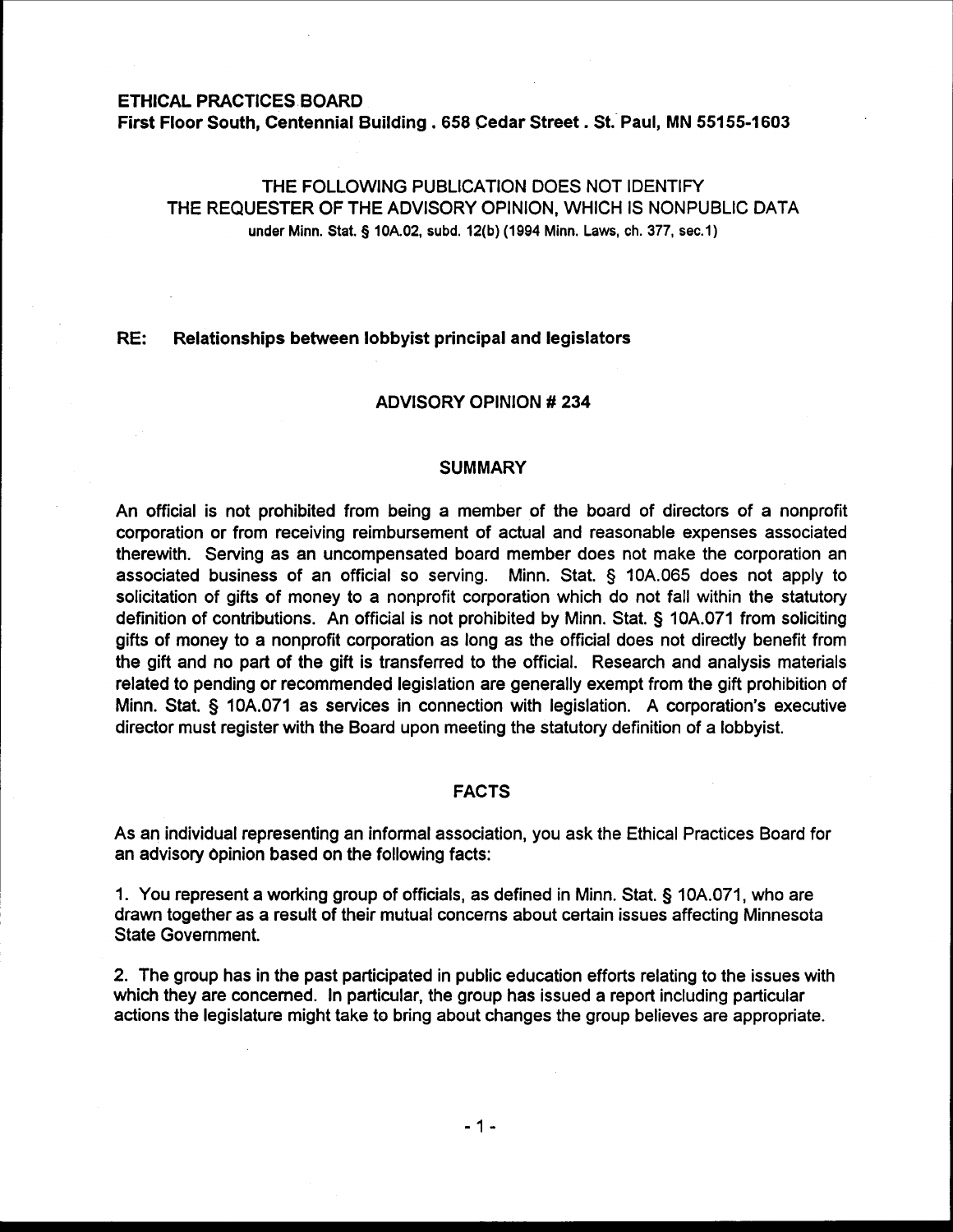3. Because the informal group members have demanding schedules and duties, it is considering forming a non-profit corporation to undertake its efforts. The non-profit corporation would be headed by a paid executive director.

4. The executive director would direct research and analysis efforts relating to the issues of concern to the group. The analyses, while nonpartisan, would advocate positions on issues which will be the subjects of legislative action. They may urge legislators to vote in a certain way on particular issues and may urge members of the public to contact legislators to influence their votes on these issues. These analyses will be distributed to members of the legislature and to the general public.

5. Part of the duties of the executive director of the corporation will be to encourage members of the public to contact their legislators and urge a particular position with regard to issues of concern to the group.

6. The corporation would not undertake any activities or make any expenditures, transfers, approved expenditures, or independent expenditures to influence the nomination or election of a candidate or to promote or defeat a ballot question.

7. Officials, including members of the legislature may serve on the Board of Directors of the proposed corporation. If they do so, it will be without compensation; however, they may be reimbursed for their actual expenses associated with such service. Other than this expense reimbursement, no money will be transferred to any official.

8. You ask the Board's opinions on a number of issues based on the above factual background.

#### lssue One

May officials serve on the board of directors of the described non-profit corporation and be reimbursed for their actual and reasonable expenses of so serving?

#### Opinion

Minn. Stat. Chapter 10A does not prohibit officials from serving on the board of directors of the corporation you describe.

The purpose of the existing informal group and of the proposed corporation is to influence legislative action. Because the purpose is not to influence the nomination or election of a candidate or to promote or defeat a ballot question, it is not a political committee as defined in Minn. Stat. §10A.01, subd. 15, or a political fund as defined in Minn. Stat. §10A.01, subd. 16. Since the corporation is not a political committee, Minn. Stat. § 10A.19, which prohibits a candidate from controlling a political committee other than the candidate's principal campaign committee, has no application.

For the purposes of this opinion, the Board assumes that the executive director of the corporation will be a lobbyist and that the corporation will be a lobbyist principal. (See discussion in lssue Six, below).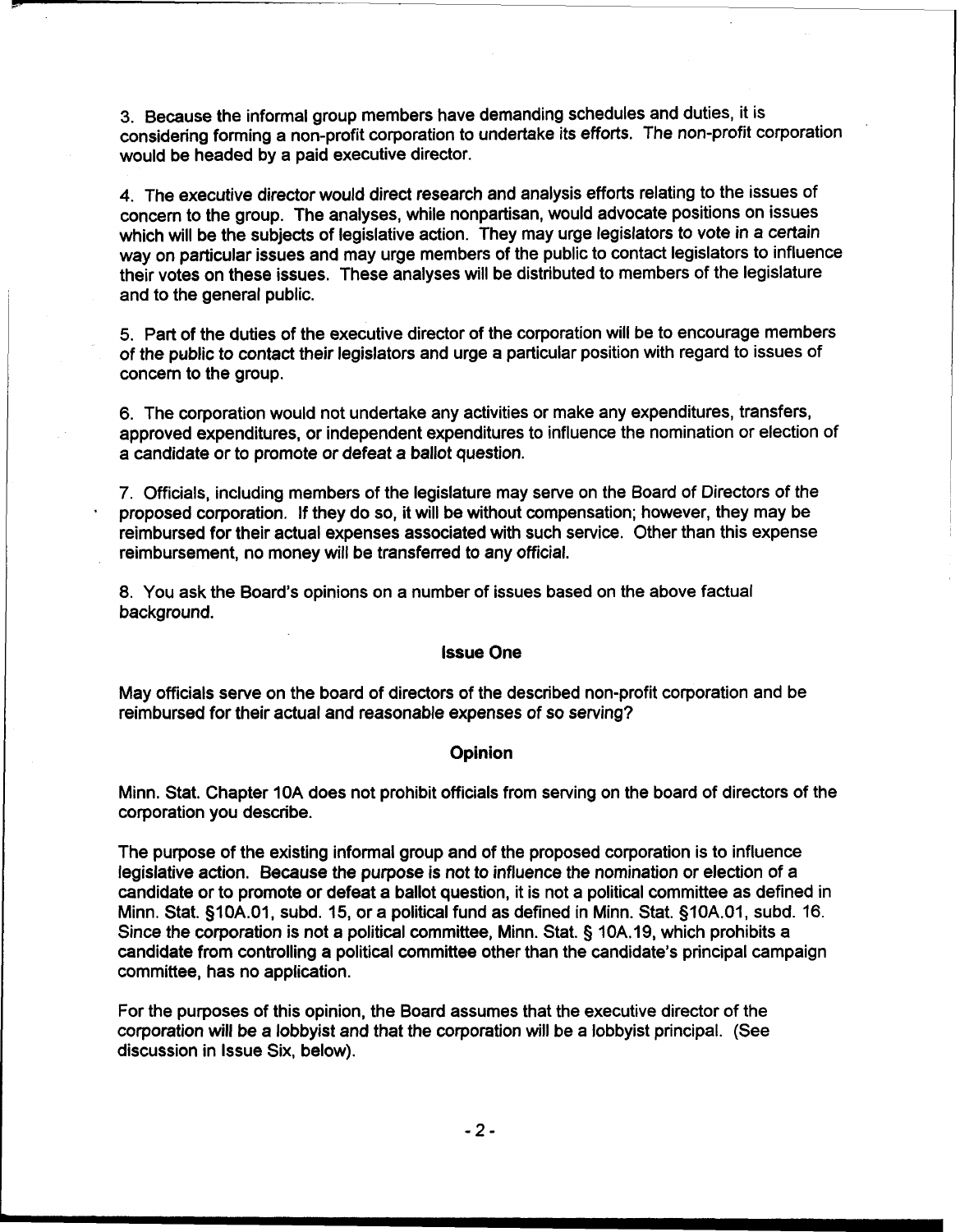While Chapter 10A does not prohibit an official from serving on the board of directors of a corporation which is a lobbyist principal, Minn. Stat. § 10A.071 does prohibit gifts from lobbyist principals to officials.

It is the Board's opinion that your expressed intention of reimbursing board members for their actual and reasonable expenses incurred on behalf of the corporation would not constitute a prohibited gift since the corporation would be receiving consideration of equal or greater value in return, that is, the board member's services and the value of any cost incurred.

However, you should be aware that this arrangement presents pitfalls and opportunities for abuse which could lead to violations of the gift prohibition. Reimbursement of expenses which are not reasonable or are not necessary to the operation of the corporation could be found to be without consideration of equal or greater value from the official and would be prohibited. Likewise, if the corporation were operated in ways which appeared to be for the purpose of circumvention of the gift prohibition, transfers made to or for the benefit of officials serving on the board of directors could be found to be prohibited gifts.

## lssue **Two**

Would the proposed corporation be an associated business, as defined in Minn. Stat. §10A.01, subd. 4, of any official serving on its board of directors?

## **Opinion**

No. You have indicated that the corporation will be non-profit and that officials will not be compensated for serving on its board of directors.

The corporation will be an associated business of an official only if it pays the official more than \$50 in compensation in any month, excluding reimbursement of actual and reasonable expenses. Minn. Stat. § 10A.01, subd. 4.

## lssue Three

Are candidates prohibited from soliciting money for the proposed corporation during the legislative session under Minn. Stat. §10A.065?

#### **Opinion**

No. Solicitation of money for the proposed corporation is not controlled by Minn. Stat. § 1 OA.065.

Minn. Stat. §10A.065 prohibits solicitation or acceptance by candidates and various other listed associations of "a contribution" from a lobbyist, political committee, or political fund during the legislative session.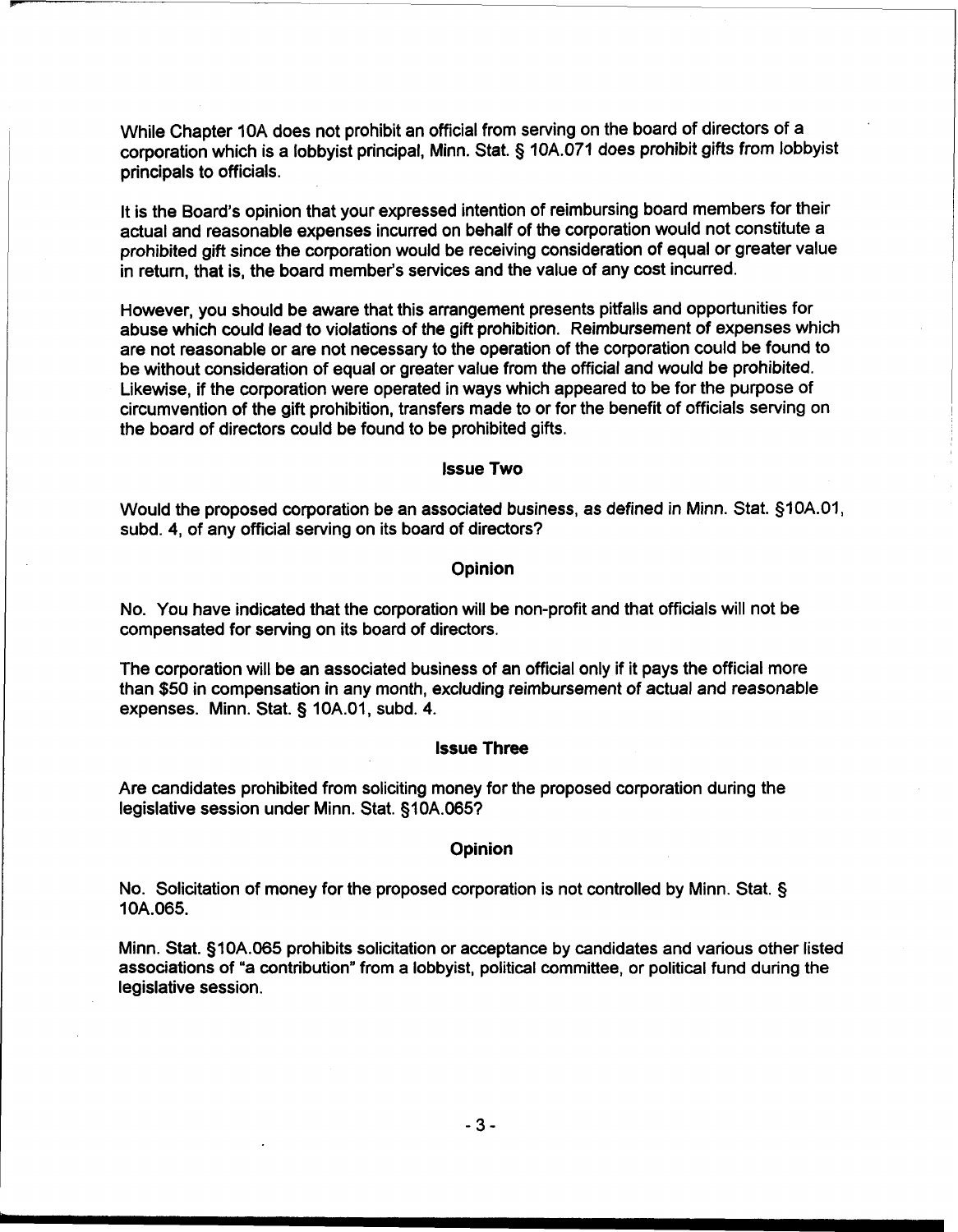A "contribution" is defined in Minn. Stat. §10A.01, subd. 7, as a "transfer of funds" or a "donation in kind". A "transfer of funds" is defined in Minn. Stat. §10A.01, subd. 7a, as "money . . . given . . . for the purpose of influencing the nomination or election of a candidate or for the purpose of promoting or defeating a ballot question". A "donation in kind" is defined in Minn. Stat. §10A.01, subd. 7b, as "anything of value . . . given . . . for the purpose of influencing the nomination or election of a candidate or for the purpose of promoting or defeating a ballot question".

Based on the above definitions, money solicited for the proposed corporation, which would be used for the purpose of influencing legislative action, would not be a "contribution" as that term is used in Minn. Stat. §10A.065, and would not be prohibited by that section.

#### **Issue Four**

Are officials prohibited from soliciting money for the proposed corporation by any other section of Minnesota Statutes Chapter 10A?

### **Opinion**

No, neither the provisions of Minn. Stat. §10A.071, nor other provisions of Minnesota Statutes Chapter 10A prohibit the solicitation by officials of gifts of money to the proposed corporation.

It is the Board's opinion that a gift of money to a nonprofit corporation, although solicited by an official, is a gift to the nonprofit corporation and not to the official. This conclusion is based on the condition that the official will not directly and personally benefit from the gift and that no part of the gift will be transferred to the official.

The Board has twice previously considered the application of Minn. Stat. §10A.071, prohibiting gifts from lobbyists and lobbyist principals to officials, to the solicitation by officials of donations to nonprofit corporations.

In Advisory Opinion 161, the Board considered a charity event sponsored by a legislator. The event itself was conducted by the legislator, not by the nonprofit corporation. In the context of the event, the legislator solicited prizes which would be given out at the event. Tickets sold for the event included both the price of the event and a monetary contribution to the nonprofit corporation.

The Board recognized a difference between the prizes solicited for the event and the portion of the ticket price which represented a contribution to the nonprofit corporation. The prizes were always within the control of the official. They were solicited by the official and given out according to rules established by the official. They were not intended to be transferred to the nonprofit corporation. The prizes themselves were gifts to the official to assist the official in presenting the event. On that basis, prizes given by lobbyists or lobbyist principals were prohibited by Minn. Stat. §10A.071.

On the other hand, the portion of the ticket which was a contribution to the nonprofit corporation, while arranged, coordinated, and solicited by the official, was a gift to the nonprofit. The official had no discretion over these funds and had the obligation to turn them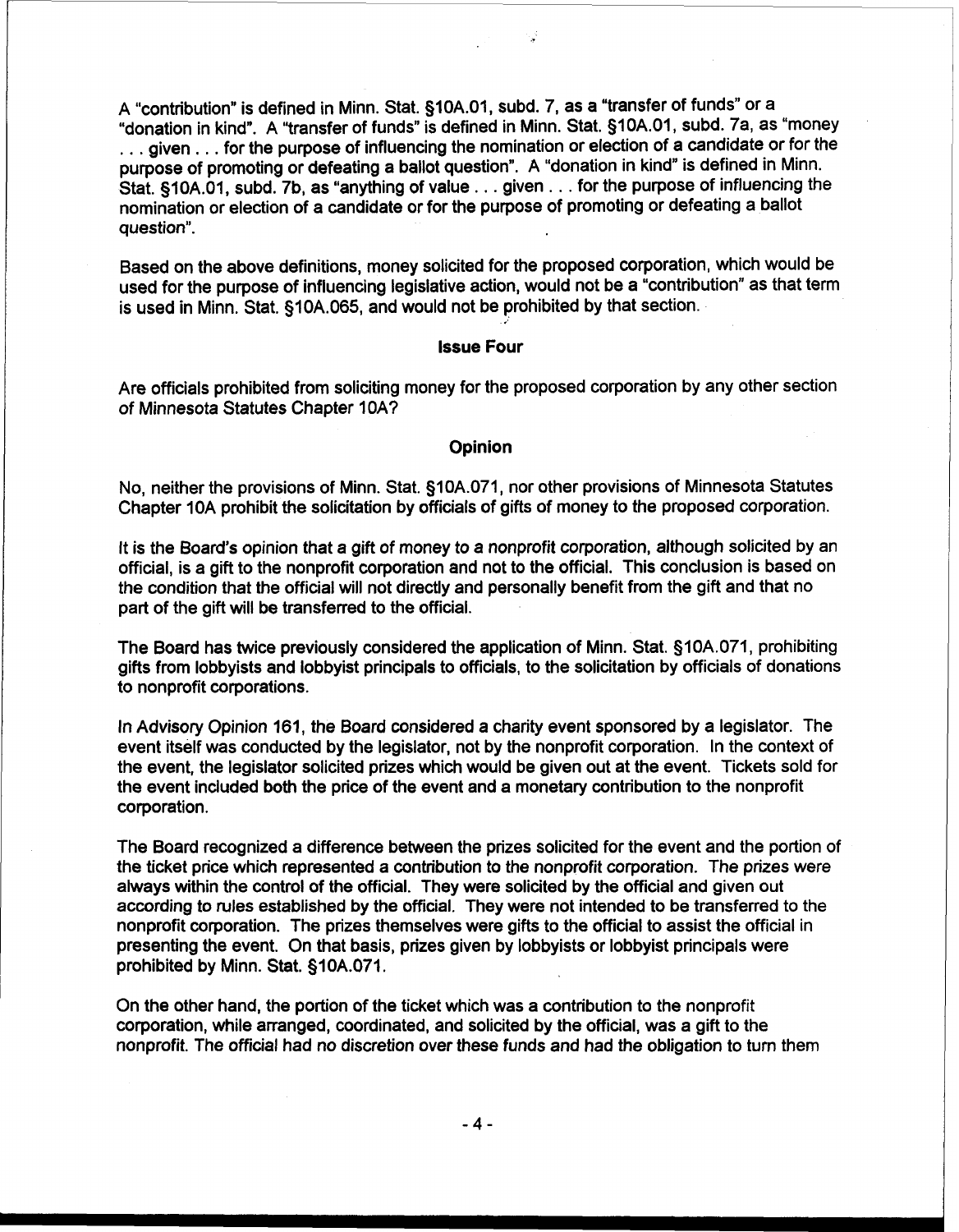over to the nonprofit. The Board recognized this gift of money as a gift to the nonprofit corporation and held that it was not a prohibited gift to the official.

The Board reached a contrary result in Advisory Opinion 214 when it held that a gift of money to a nonprofit corporation solicited by an official was a prohibited gift to the official.

Having this opportunity to review the conflict between Opinions 161 and 214, the Board is of the opinion that the holding in Advisory Opinion 161 is correct.

## **Issue Five**

Will research and analysis materials prepared by the corporation be exempt from the gift prohibition of Minn. Stat. § 10A.071?

## **Opinion**

Yes. If the research and analysis materials relate to pending or recommended areas of legislation, they would fall within the exemption for "services to assist an official in the performance of official duties, including . . . advice, consultation, information and communication in connection with legislation . . . " found at Minn. Stat. § 10A.071, subd. **3(a)2.** 

To the extent that the materials do not relate to pending or recommended areas of legislation, the Board is unable to issue an opinion on their gift status without a description of the particular materials in question.

#### **lssue Six**

Will the proposed corporation be a lobby ist principal; will its executive director be a lobby ist?

## **Opinion**

If executive director, who is engaged for pay, spends more than five hours in any month or more than \$250 in a year for the purpose of influencing legislative action by communicating or urging others to communicate with public officials the executive director will fall within the definition of a lobbyist under Minn. Stat. § 10A.01, subd. 11, and must register with the Board.

If that is the case, the Board assumes that the corporation will meet the definition of a lobbyist principal on the basis that it will spend more than \$500 in a calendar year to compensate its executive director for lobbying or on lobbying expenditures it authorizes the executive director to make.

Issued:  $4/4-26-96$ 

Carolyn D. Rodriguez, Acting Chair Ethical Practices Board

 $-5-$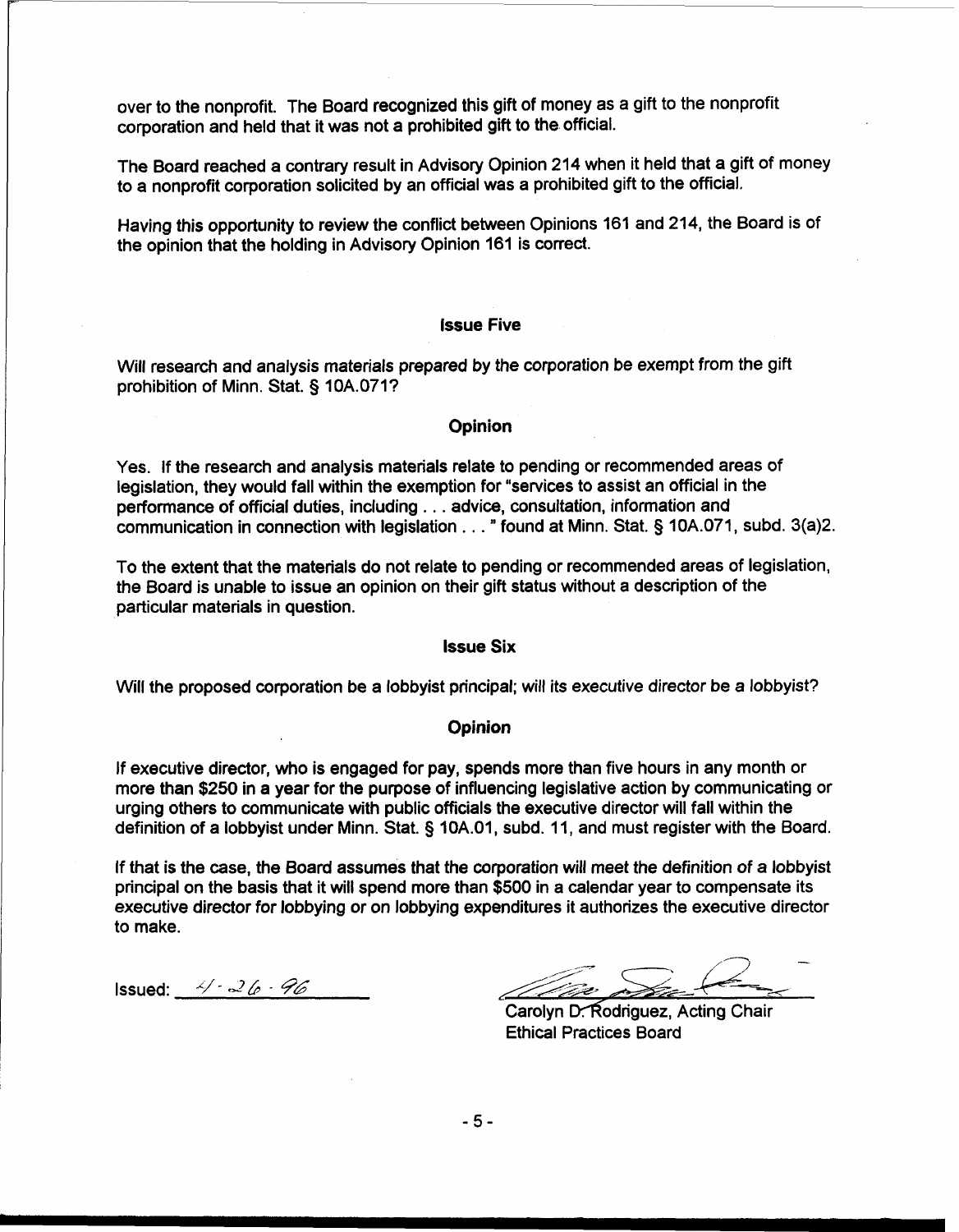# CITED STATUTES

### **1 OA.O1 DEFINITIONS.**

Subdivision 1. For the purposes of sections 10A.01 to 10A.34, the terms defined in this section have the meanings given them unless the context clearly indicates otherwise.  $\mathbf{r}$  . .

Subd. 4. "Associated business" means any association in connection with which the individual is compensated in excess of \$50 except for actual and reasonable expenses in any month as a director, officer, owner, member, partner, employer or employee, or is a holder of securities worth \$2,500 or more at fair market value.

Subd. 7. "Contribution" means a transfer of funds or a donation in kind.

Subd. 7a. "Transfer of funds" or "transfer" means money . . . given . . . for the purpose of influencing the nomination or election of a candidate or for the purpose of promoting or defeating a ballot question.

Subd. 76. "Donation in kind" means anything of value other than money or negotiable instruments given . . . for the purpose of influencing the nomination or election of a candidate or for the purpose of promoting or defeating a ballot question.

. . .

Subd. 11. (a) "Lobbyist" means an individual:

(1) engaged for pay or other consideration, or authorized to spend money by another individual, association, political subdivision, or public higher education system, who spends more than five hours in any month or mare than \$250, not including the individual's own travel expenses and membership dues, in any year, for the purpose of attempting to influence legislative or administrative action, or the official action of a metropolitan governmental unit, by communicating or urging others to communicate with public or local officials . . .

Subd. 15. "Political committee" means any association as defined in subdivision 3 whose major purpose is to influence the nomination or election of a candidate or to promote or defeat a ballot question. "Political committee" includes a major political party as defined in subdivision 12, a minor political party as defined in subdivision 13, and any principal campaign committee formed pursuant to section 10A. 19.